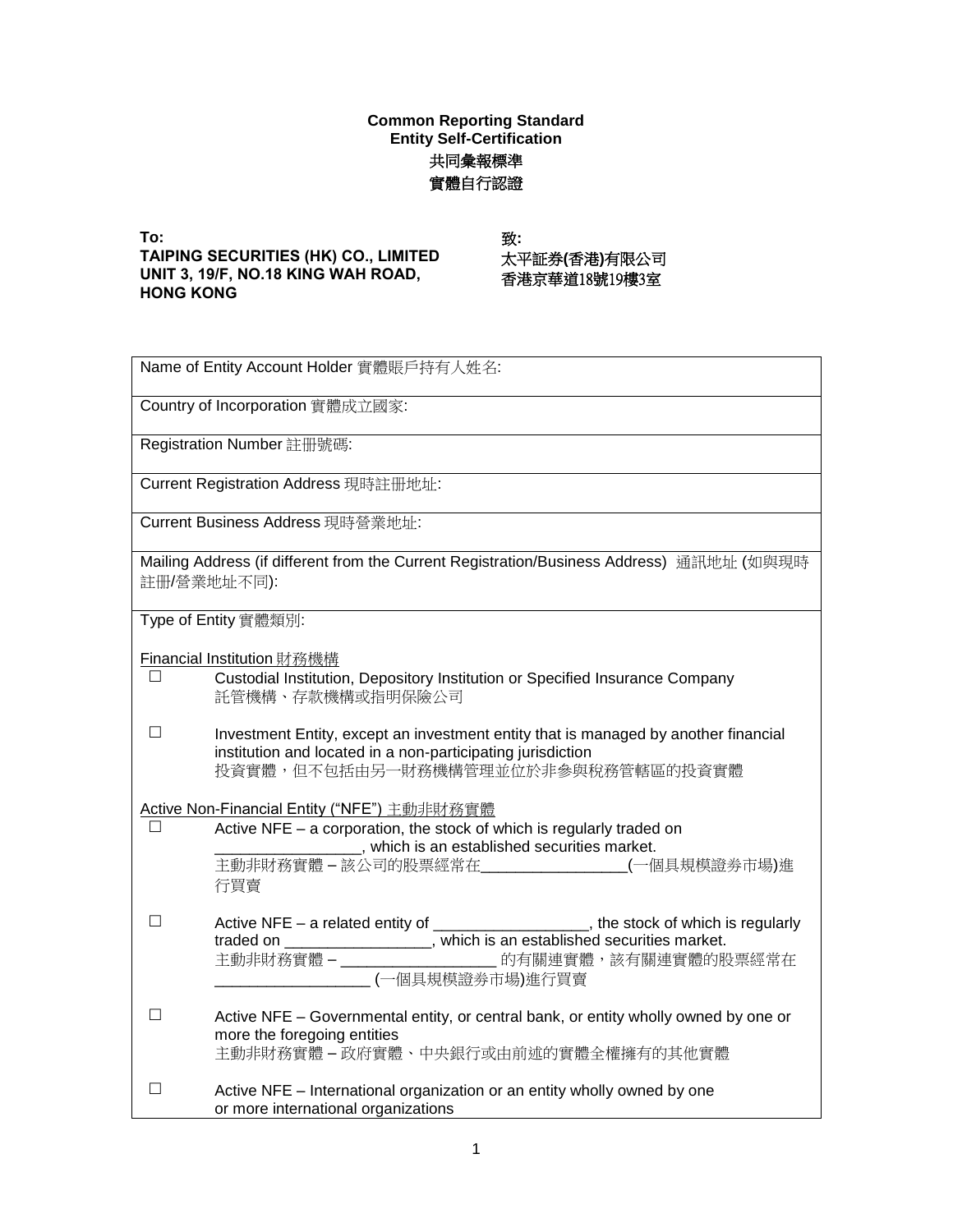|                                                                                    | 主動非財務實體 – 國際組織或由前述的實體全權擁有的其他實體                                                                                                                                                                                                                                                                                                                            |
|------------------------------------------------------------------------------------|-----------------------------------------------------------------------------------------------------------------------------------------------------------------------------------------------------------------------------------------------------------------------------------------------------------------------------------------------------------|
| $\Box$<br>Active NFE other than the above<br>除上述以外的主動非財務實體                         |                                                                                                                                                                                                                                                                                                                                                           |
| Passive NFE 被動非財務實體                                                                | (If this category is chosen, you MUST fill in the names of the Controlling Persons below                                                                                                                                                                                                                                                                  |
|                                                                                    | and ask the Controlling Persons to complete and return the self-certification form for<br><u>controlling persons. 如果選擇此類別,必須於下方填寫控權人的姓名,並請控權人填寫並交回</u>                                                                                                                                                                                                    |
| 控權人的自行認證表。)                                                                        |                                                                                                                                                                                                                                                                                                                                                           |
| $\Box$<br>located in a non-Participating Jurisdiction                              | Passive NFE - Investment entity that is managed by another financial institution and<br>被動非財務實體-位於非參與稅務管轄區並由另一財務機構管理的投資實體                                                                                                                                                                                                                                 |
| $\Box$<br>Passive NFE - NFE that is not an active NFE<br>被動非財務實體 - 不屬主動非財務實體的非財務實體 |                                                                                                                                                                                                                                                                                                                                                           |
| 的控權人姓名(如實體爲被動非財務實體, 必須填寫此部):<br>(1)<br>(2)<br>(3)                                  | Names of Controlling Persons of the Entity (Must be completed if the entity is Passive NFE) 實體                                                                                                                                                                                                                                                            |
| Form.<br>一份共同彙報標準控權人自行認證表格。                                                        | Note: If there are no natural person(s) who exercise control of the entity, the Controlling Person<br>will be the natural person(s) who hold the position of senior managing official. Each controlling<br>person is required to complete Common Reporting Standard Controlling Person Self-Certification<br>註: 如沒有自然人向實體行使控制權,控權人會是該實體的高級管理人員。每名控權人須分別填寫 |
| Country of Tax Residence:<br>稅務居民所在地:                                              | Taxpayer Identification Number or equivalent number<br>(TIN) 稅務編號或同等編號:<br>(For Hong Kong tax resident, the TIN is the Hong Kong<br>Business Registration Number 就香港稅務居民而言, 稅<br>務編號是香港商業登記號碼)<br>(Explanation is required if the TIN cannot be provided 如<br>未能提供稅務編號,請提供理由)                                                                             |
| $\overline{(1)}$                                                                   |                                                                                                                                                                                                                                                                                                                                                           |
| (2)                                                                                |                                                                                                                                                                                                                                                                                                                                                           |
| (3)                                                                                |                                                                                                                                                                                                                                                                                                                                                           |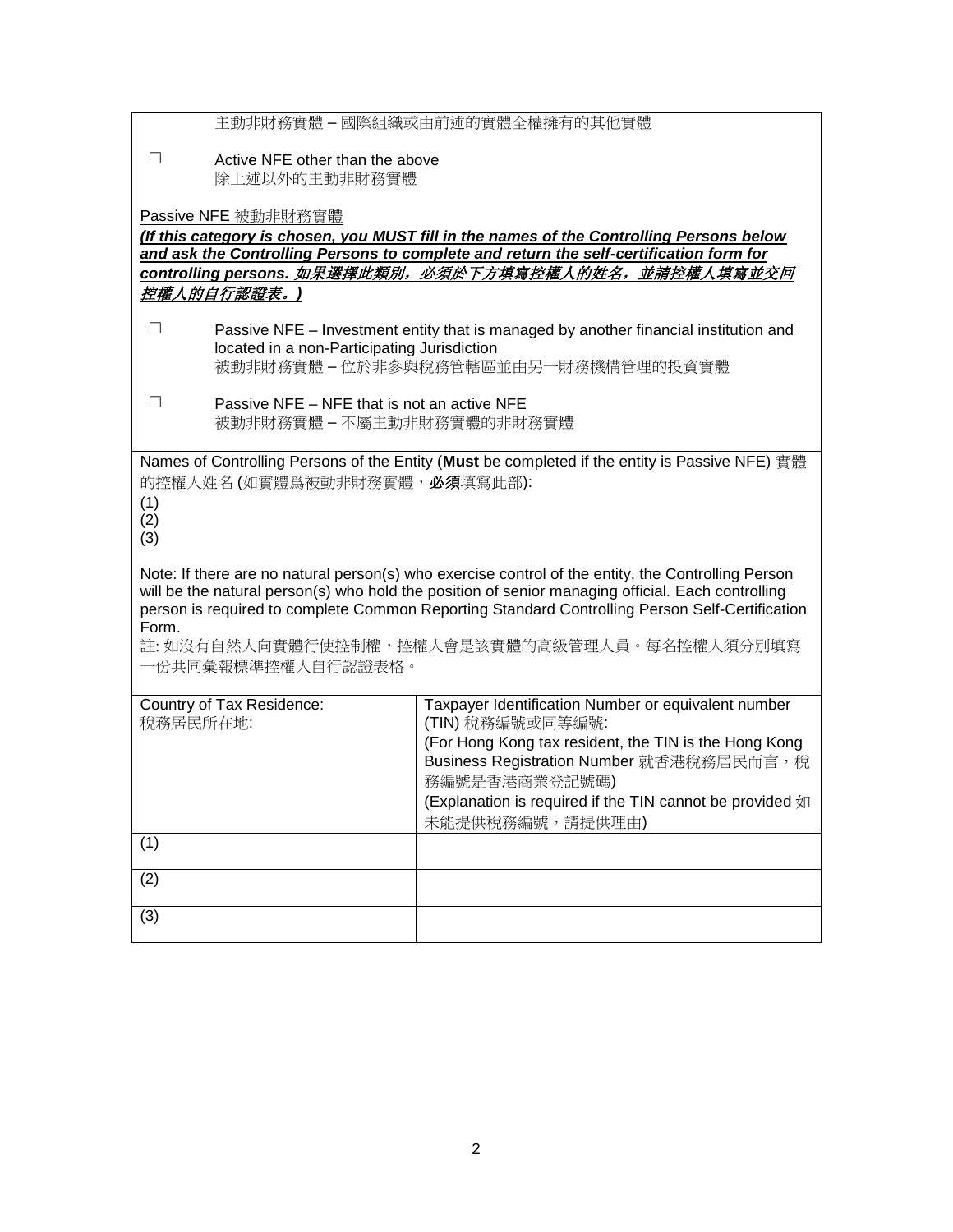- 1. I hereby confirm the information provided above is true, accurate and complete. 本人確認以上所提供的資料是真實、準確以及完整。
- 2. I understand that the information supplied by me is subject to Terms and Conditions for Securities Trading entered into by TAIPING SECURITIES (HK) CO., LIMITED ("**Taiping Securities**") and the Account Holder. 本人明白,本人提供的資料是受太平証券(香港)有限公司("太平証券")與賬戶持有人簽訂的 證券交易條款與細則所規範。
- 3. Subject to applicable local laws, I hereby consent for Taiping Securities to share the information contained in this form and information regarding the Account Holder and any Reportable Account(s) with domestic and overseas regulators or tax authorities where necessary for the purpose of automatic exchange of financial account information provided under the Inland Revenue Ordinance (Cap.112). 在不抵觸當地適用法律的情况下,本人同意太平証券可向國內及海外的監管機構或稅務機構 提供本表格所載資料和關於賬戶持有人及任何須申報賬戶的資料根據《稅務條例》(第 112 章) 作自動交換財務賬戶資料用途。
- 4. Where required by domestic or overseas regulators or tax authorities, I consent and agree that Taiping Securities may withhold from my account(s) such amounts as may be required according to applicable laws, regulations and directives. I hereby expressly, unconditionally and irrevocably waive any claim I may have against Taiping Securities in the event of loss and shall indemnify Taiping Securities for any liability in connection with such withholding by Taiping Securities as required by domestic or overseas regulators or tax authorities. 因應國內或海外的監管機構或稅務機構需要,本人准許並同意太平証券可按適用的法律、法 規和指令在本人賬戶中扣留相關所須的金額款項。 本人謹此明確地、無條件地及不可撤銷地 放棄本人因太平証券因應國內或海外的監管機構或稅務機構需要而在本人賬戶中扣留相關所 須的金額款項所發生的損失的索賠權利,及本人須賠償予太平証券因此而引起的法律責任。
- 5. I undertake to notify Taiping Securities within 30 calendar days if there is a change in any information which I have provided to Taiping Securities. I hereby understand and agree to provide Taiping Securities additional documentary evidence to validate my tax residency when potential change in circumstances is noted by Taiping Securities during the course of relationship.

本人保證本人提供的任何資料如有變更,本人會於三十日內通知太平証券。 本人明白並同意 當太平証券注意到與吾等之業務關係中出現潛在的環境變化,本人會向太平証券提供額外的 證明文件以證實本人的稅務居住所在地。

Signature of Authorized Signatory 獲授權簽字人簽署: For and on behalf of 爲及代表: (Name of Account Holder 賬戶持有人名稱) Capacity 身分: Name of Authorized Signatory 獲授權簽字人名稱: Date 日期: Account Number 賬戶編號: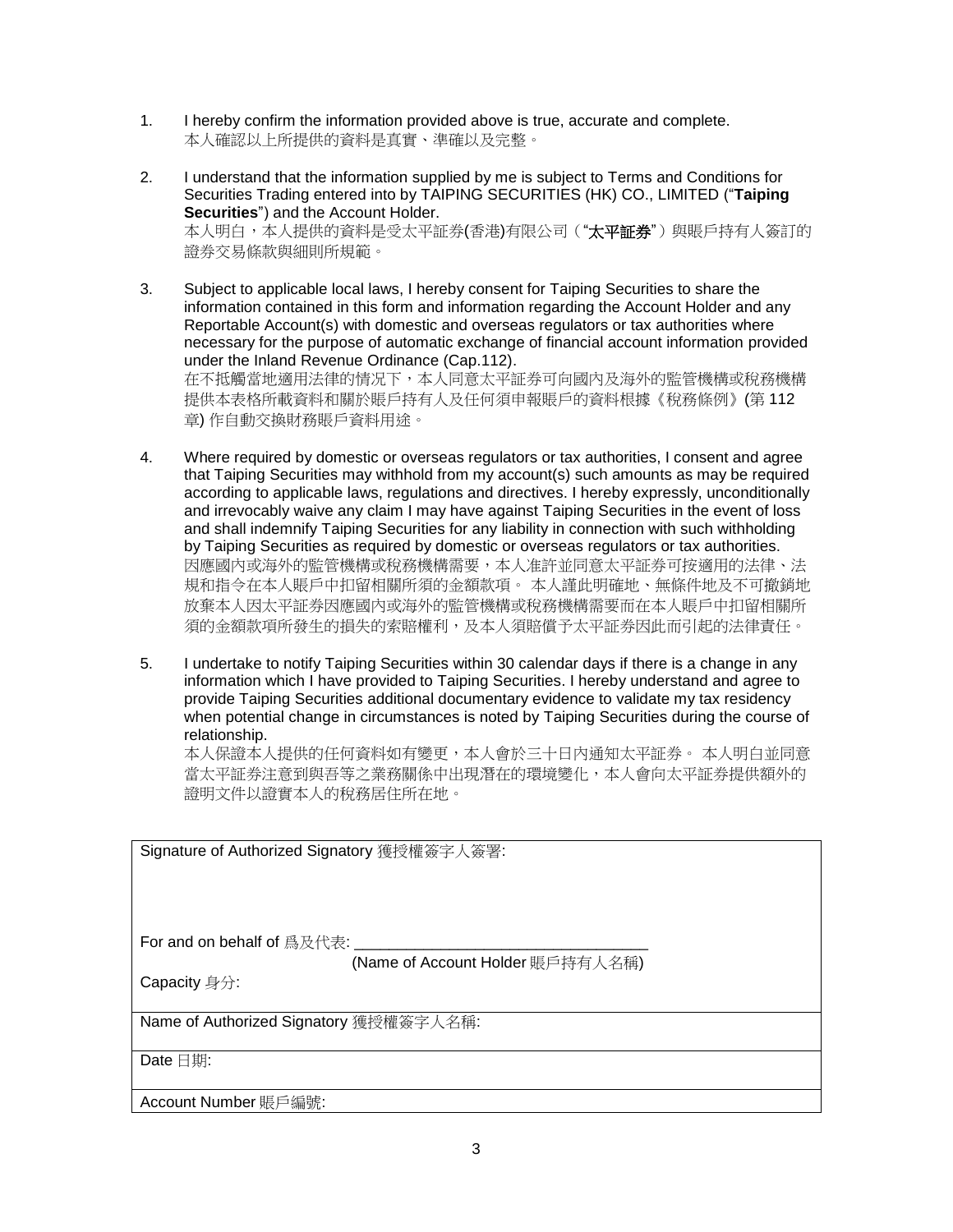(To be completed by Taiping Securities 由太平証券填寫)

Note: In the case of joint account holders, each account holder is required to complete the form. 註: 就聯名賬戶而言, 每位賬戶持有人需各自填寫一份表格。

*WARNING: It is an offence under section 80(2E) of the Inland Revenue Ordinance if any person, in making a self-certification, makes a statement that is misleading, false or incorrect in a material particular AND knows, or is reckless as to whether, the statement is misleading, false or incorrect in a material particular. A person who commits the offence is liable on conviction to a fine at level 3 (i.e. \$10,000)*

警告*:* 根據《稅務條例》第 *80(2E)*條,如任何人在作出自我證明時,在明知一項陳述在要項上屬具 誤導性、虛假或不正確,或罔顧一項陳述是否在要項上屬具誤導性、虛假或不正確下,作出該項陳 述,即屬犯罪。一經定罪,可處第 *3* 級(即*\$10,000*)罰款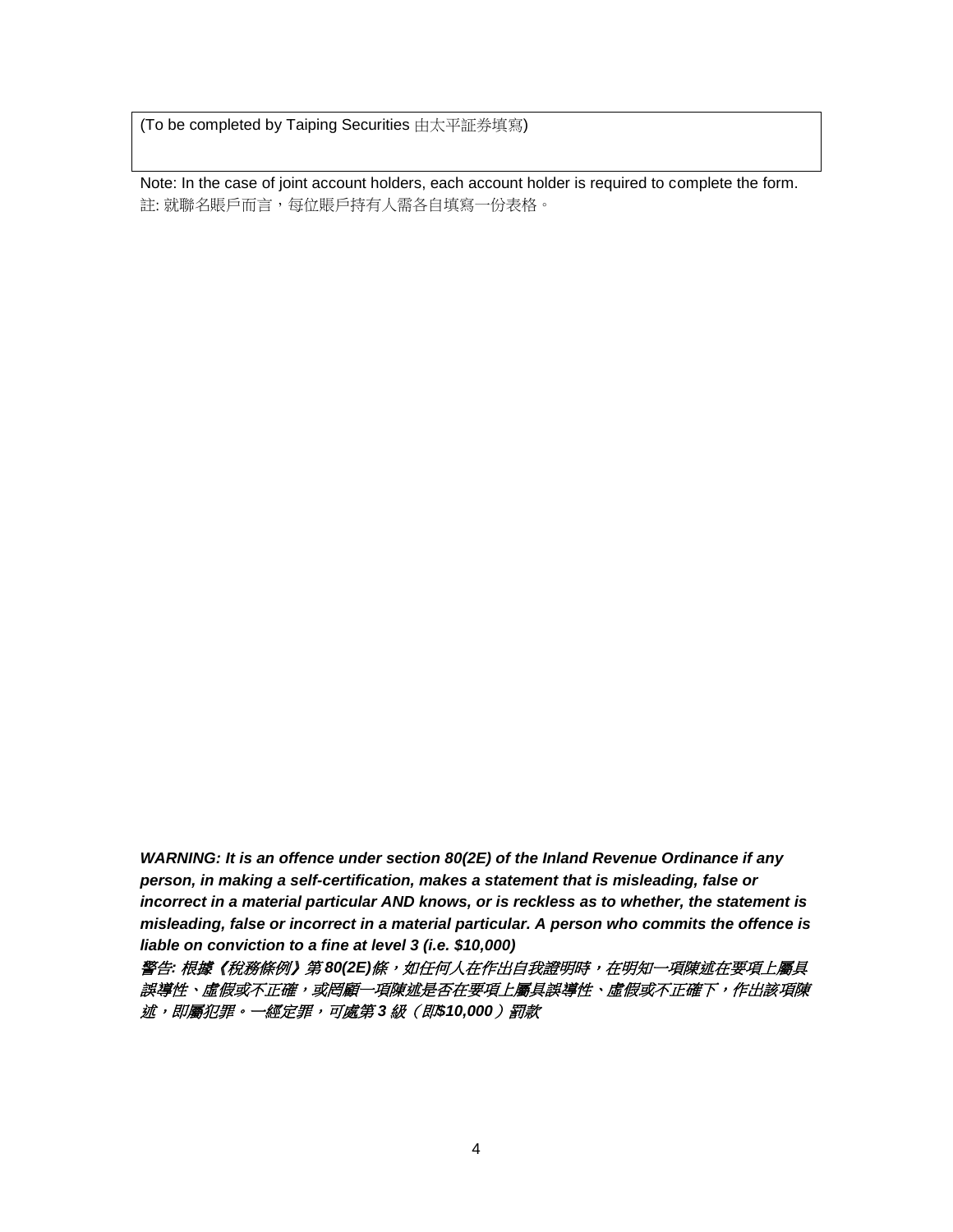## **Annex** 附錄**– Definitions** 定義

| "Account Holder" | The person listed or identified as the holder of a financial account by the Financial |                                                                                       |  |  |
|------------------|---------------------------------------------------------------------------------------|---------------------------------------------------------------------------------------|--|--|
| 「賬戶持有人」          | Institution that maintains the account.                                               |                                                                                       |  |  |
|                  |                                                                                       | 被維持該財務賬戶的財務機構列明爲或識辨爲賬戶的持有人的人士。                                                        |  |  |
| "Active NFE"     |                                                                                       | An entity will be classified as Active NFE if it meets any of the following criteria: |  |  |
| 「主動非財務實體」        | 如符合任何以下準則,實體會被分類爲主動非財務實體:                                                             |                                                                                       |  |  |
|                  | (a)                                                                                   | less than 50% of the NFE's gross income for the preceding calendar year or            |  |  |
|                  |                                                                                       | other appropriate reporting period is passive income and less than 50% of             |  |  |
|                  |                                                                                       | the assets held by the NFE during the preceding calendar year or other                |  |  |
|                  |                                                                                       | appropriate reporting period are assets that produce or are held for the              |  |  |
|                  |                                                                                       | production of passive income;                                                         |  |  |
|                  |                                                                                       | 在該年的對上一個公曆年或其他適當申報期,該非財務實體的總收入中少於                                                     |  |  |
|                  |                                                                                       | 50%屬被動收入;及在該公曆年或其他適當申報期內,該非財務實體持有的                                                    |  |  |
|                  |                                                                                       | 資産中,少於50%屬産生被動收入的資産,或屬爲産生被動收入而持有的資                                                    |  |  |
|                  |                                                                                       | 産;                                                                                    |  |  |
|                  | (b)                                                                                   | the stock of the NFE is regularly traded on an established securities market          |  |  |
|                  |                                                                                       | or the NFE is a Related Entity of an Entity the stock of which is regularly           |  |  |
|                  |                                                                                       | traded on an established securities market;                                           |  |  |
|                  |                                                                                       | 該非財務實體的股票或該非財務實體的有關連實體股票,在某具規模證券市                                                     |  |  |
|                  |                                                                                       | 場中,被經常進行買賣;                                                                           |  |  |
|                  | (c)                                                                                   | the NFE is a governmental Entity, an international organization, a central            |  |  |
|                  |                                                                                       | bank, or an Entity wholly owned by one or more of the foregoing;                      |  |  |
|                  |                                                                                       | 該非財務實體屬政府實體、國際組織、中央銀行或由一個或多於一個前述的<br>實體全權擁有的實體;                                       |  |  |
|                  | (d)                                                                                   | substantially all of the activities of the NFE consist of holding (in whole or in     |  |  |
|                  |                                                                                       | part) the outstanding stock of, or providing financing and services to, one or        |  |  |
|                  |                                                                                       | more subsidiaries that engage in trades or businesses other than the                  |  |  |
|                  |                                                                                       | business of a Financial Institution, except that an Entity does not qualify for       |  |  |
|                  |                                                                                       | this status if the Entity functions (or holds itself out) as an investment fund,      |  |  |
|                  |                                                                                       | such as a private equity fund, venture capital fund, leveraged buyout fund,           |  |  |
|                  |                                                                                       | or any investment vehicle whose purpose is to acquire or fund companies               |  |  |
|                  |                                                                                       | and then hold interests in those companies as capital assets for investment           |  |  |
|                  |                                                                                       | purposes;                                                                             |  |  |
|                  |                                                                                       | 該非財務實體的活動中,相當大部分是以下活動:持有一間或多於一間從事                                                     |  |  |
|                  |                                                                                       | 財務機構業務以外的交易或業務的附屬公司的全部或部分已發行股份,或向                                                     |  |  |
|                  |                                                                                       | 該等附屬公司提供資金及服務。但不包括以下情况:該實體以投資基金形式                                                     |  |  |
|                  |                                                                                       | 運作,或顯示本身是投資基金,例如私人股權基金、創業資本基金、杠杆式                                                     |  |  |
|                  |                                                                                       | 收購基金,或以下述活動爲目標的投資工具:購買或資助任何公司,然後爲                                                     |  |  |
|                  |                                                                                       | 投資目的,持有該等公司的權益作爲資本資産;                                                                 |  |  |
|                  | (e)                                                                                   | the NFE is not yet operating a business and has no prior operating history,           |  |  |
|                  |                                                                                       | (a "start-up NFE") but is investing capital into assets with the intent to            |  |  |
|                  |                                                                                       | operate a business other than that of a Financial Institution, provided that          |  |  |
|                  |                                                                                       | the NFE does not qualify for this exception after the date that is 24 months          |  |  |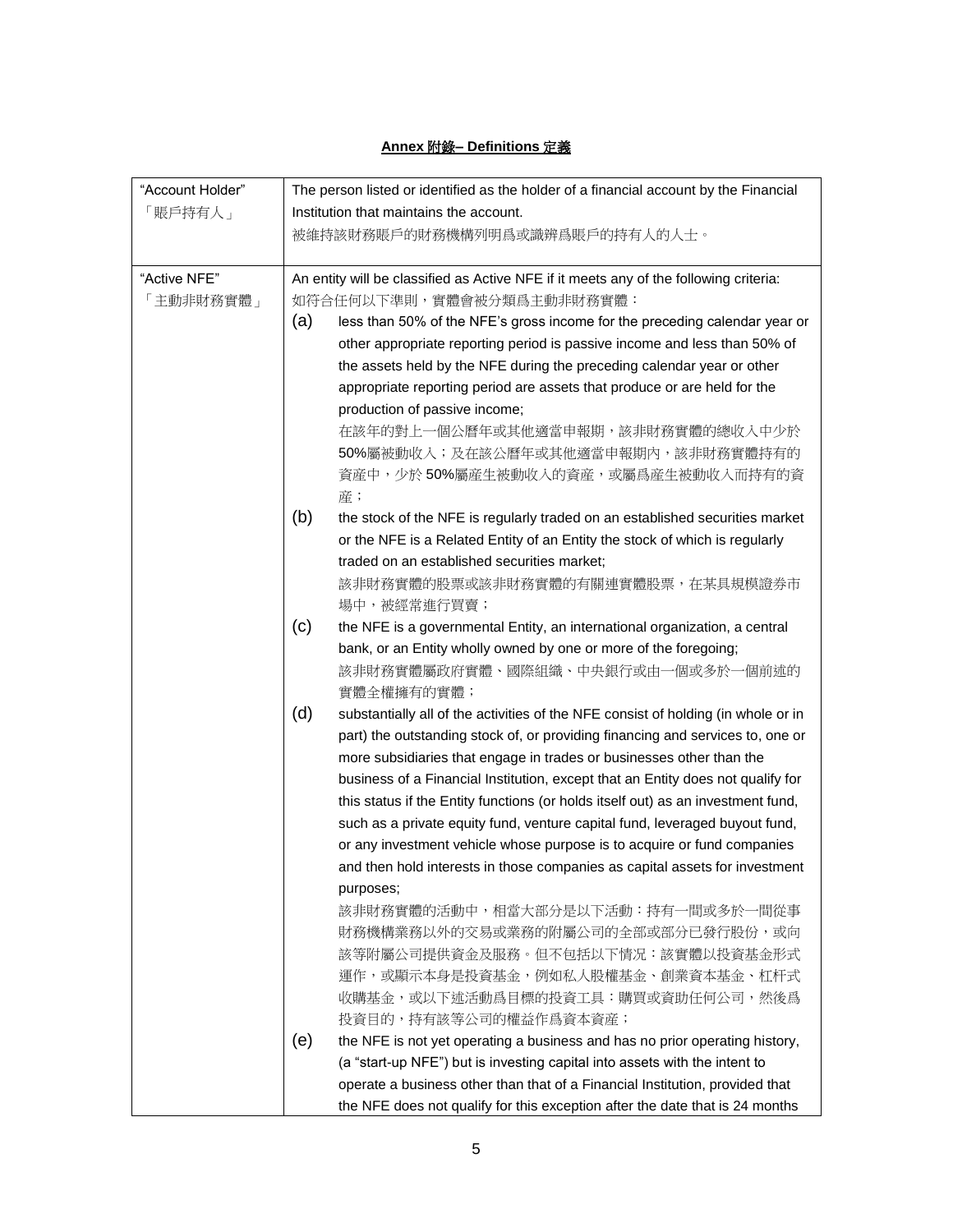|     |              | after the date of the initial organization of the NFE;                           |
|-----|--------------|----------------------------------------------------------------------------------|
|     |              | 該非財務實體(「新成立的非財務實體」)尚未經營業務,亦沒有在過往經營業                                              |
|     |              | 務,及正出於經營財務機構業務以外的業務的意圖,而將資金投資於資産。                                                |
|     |              | 但不包括組成已超過24個月的非財務實體;                                                             |
| (f) |              | the NFE was not a Financial Institution in the past five years, and is in the    |
|     |              | process of liquidating its assets or is reorganizing with the intent to continue |
|     |              | or recommence operations in a business other than that of a Financial            |
|     | Institution; |                                                                                  |
|     |              | 該非財務實體在過往5年內並非財務機構,並且正對其資産進行清盤;或出                                                |
|     |              | 於繼續或重新展開經營財務機構業務以外的業務的意圖,而進行重組;                                                  |
| (g) |              | the NFE primarily engages in financing and hedging transactions with, or         |
|     |              | for, Related Entities that are not Financial Institutions, and does not provide  |
|     |              | financing or hedging services to any Entity that is not a Related Entity,        |
|     |              | provided that the group of any such Related Entities is primarily engaged in     |
|     |              | a business other than that of a Financial Institution; or                        |
|     |              | 該非財務實體主要從事與該實體的屬並非財務機構的有關連實體進行融資及                                                |
|     |              | 對沖交易,或爲該等有關連實體進行融資及對沖交易;但並沒有向並非其有                                                |
|     |              |                                                                                  |
|     |              | 關連實體的任何實體,提供融資或對沖服務。而其有關連實體所屬的集團,                                                |
|     |              | 主要從事財務機構業務以外的業務;或                                                                |
| (h) |              | the NFE meets all of the following requirements (a "non-profit NFE"):            |
|     |              | 該非財務實體符合以下所有要求(「非牟利的非財務實體」):                                                     |
|     | (i)          | it is established and operated in its jurisdiction of residence                  |
|     |              | exclusively for religious, charitable, scientific, artistic, cultural,           |
|     |              | athletic, or educational purposes; or it is established and operated in          |
|     |              | its jurisdiction of residence and it is a professional organization,             |
|     |              | business league, chamber of commerce, labour organization,                       |
|     |              | agricultural or horticultural organization, civic league or an                   |
|     |              | organization operated exclusively for the promotion of social welfare;           |
|     |              | 該非財務實體在其居留司法管轄區成立和營運是純粹爲了宗教、慈                                                    |
|     |              | 善、科學、藝術、文化、體育或教育的目的;或該非財務實體在其居                                                   |
|     |              | 留司法管轄區成立和營運,並且是專業組織、商業協會、總商會、勞                                                   |
|     |              | 工組織、農業或園藝組織、文化協會,或純粹爲了促進社會福利而營                                                   |
|     |              | 運的組織;                                                                            |
|     | (ii)         | it is exempt from income tax in its jurisdiction of residence;                   |
|     |              | 該非財務實體在其居留司法管轄區獲豁免,而無須繳付入息稅;                                                     |
|     | (iii)        | it has no shareholders or members who have a proprietary or                      |
|     |              | beneficial interest in its income or assets;                                     |
|     |              | 該非財務實體並沒有任何符合以下說明的股東或成員:對該實體的收                                                   |
|     |              | 入或資産, 擁有所有權權益或實益權益;                                                              |
|     | (iv)         | the applicable laws of the NFE's jurisdiction of residence or the                |
|     |              | NFE's formation documents do not permit any income or assets of                  |
|     |              | the NFE to be distributed to, or applied for the benefit of, a private           |
|     |              | person or non-charitable Entity other than pursuant to the conduct of            |
|     |              | the NFE's charitable activities, or as payment of reasonable                     |
|     |              | compensation for services rendered, or as payment representing the               |
|     |              | fair market value of property which the NFE has purchased; and                   |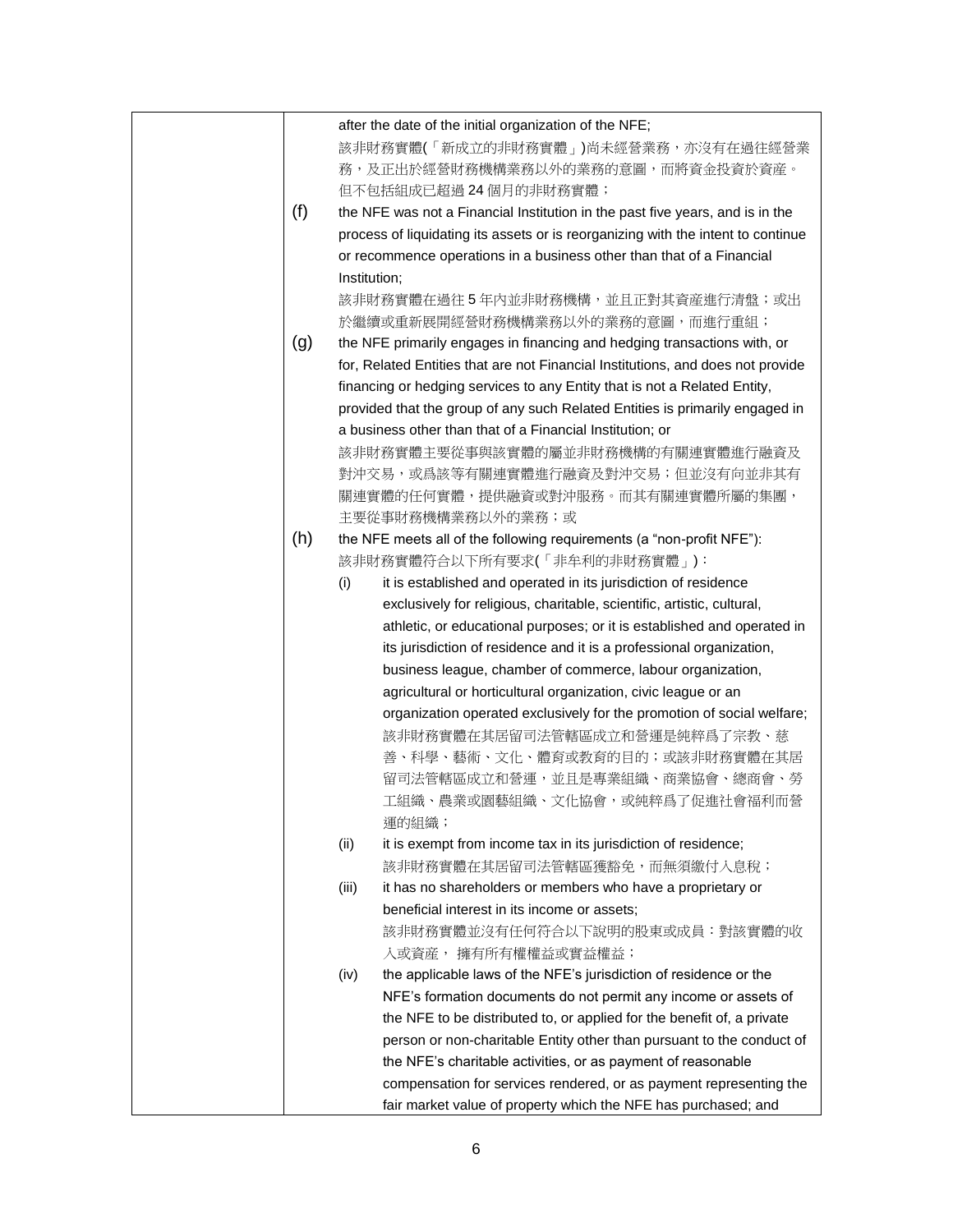|                                     | 該非財務實體的居留司法管轄區的適用法律,或該實體的成立文件,<br>並不准許該實體的任何收入或資産,分配予私人或非慈善實體,或爲<br>私人或非慈善實體的利益而運用該收入或資産,除非該項分配或運用<br>是依據該實體所進行的慈善活動而作出的;或作爲支付已提供的服務<br>的合理補償的;或作爲該實體以公平市值購買任何物業的付款的;及<br>the applicable laws of the NFE's jurisdiction of residence or the<br>(v)<br>NFE's formation documents require that, upon the NFE's liquidation<br>or dissolution, all of its assets be distributed to a governmental entity<br>or other non-profit organization, or escheat to the government of the<br>NFE's jurisdiction of residence or any political subdivision.<br>該非財務實體的居留司法管轄區的適用法律(或該非財務實體的成立文<br>件) 規定,該非財務實體一旦清盤或解散,其所有資産均須分配予某政<br>府實體或其他非牟利組織,或須交還予該居留司法管轄區的政府,或<br>該政府的政治分部。                                                                                                                                                                                                                                                                           |
|-------------------------------------|-------------------------------------------------------------------------------------------------------------------------------------------------------------------------------------------------------------------------------------------------------------------------------------------------------------------------------------------------------------------------------------------------------------------------------------------------------------------------------------------------------------------------------------------------------------------------------------------------------------------------------------------------------------------------------------------------------------------------------------------------------------------------------------------------------------------------------------------------------------------------------------------------------------------------------------------------|
| "Cash value                         | An insurance contract, other than an indemnity reinsurance contract between 2                                                                                                                                                                                                                                                                                                                                                                                                                                                                                                                                                                                                                                                                                                                                                                                                                                                                   |
| insurance contracts"<br>「現金值保險合約」   | insurance companies that has a cash value.<br>具有現金值的保險合約(兩間保險公司之間的彌償再保險合約除外)                                                                                                                                                                                                                                                                                                                                                                                                                                                                                                                                                                                                                                                                                                                                                                                                                                                                    |
| "Control"<br>「控權」                   | "Control" over an Entity is generally exercised by the natural person(s) who<br>ultimately has a controlling ownership interest (typically on the basis of a certain<br>percentage (e.g. 25%)) in the Entity. Where no natural person(s) exercises control<br>through ownership interests, the Controlling Person(s) of the Entity will be the<br>natural person(s) who exercises control of the Entity through other means. Where<br>no natural person(s) is/are identified as exercising control of the Entity through<br>ownership interests, the Controlling Person of the Entity is deemed to be the natural<br>person who holds the position of senior managing official or exercises ultimate<br>control over the management of the Entity.<br>自然人對某實體的「控權」,通常透過其在實體的控制擁有權權益(典型地會按某個<br>百分比(例如 25%)爲基準)行使。如沒有自然人透過擁有權權益行使控制,該實體的<br>控權人將會是透過其他方式對該實體行使控制的自然人;如沒有自然人識辨爲透過擁<br>有權權益對某實體行使控制,該實體的控權人將會設定爲處於高級行政人員位置或對<br>該實體的管理行使最終控制權的自然人。 |
| "Controlling<br>Person(s)"<br>「控權人」 | Natural person(s) who exercise control over an Entity.<br>對該實體行使控制權的自然人。<br>In the case of a trust, the Controlling Person(s) are the settlor(s), the trustee(s), the<br>protector(s) (if any), the beneficiary(ies) or class(es) of beneficiaries, or any other<br>natural person(s) exercising ultimate effective control over the trust (including<br>through a chain of control or ownership). The settlor(s), the trustee(s), the<br>protector(s) (if any), and the beneficiary(ies) or class(es) of beneficiaries, must<br>always be treated as Controlling Persons of a trust, regardless of whether or not<br>any of them exercises control over the activities of the trust.<br>就信託而言,「控權人」指屬該信託的財産授予人、受託人、保護人(如有的話)、受<br>益人或某類別受益人的成員的個人;或任何自然人對該信託的管理行使最終控制權<br>(包括透過一連串的控制或擁有權)。財産授予人、受託人、保護人(如有的話)、受益                                                                                                                              |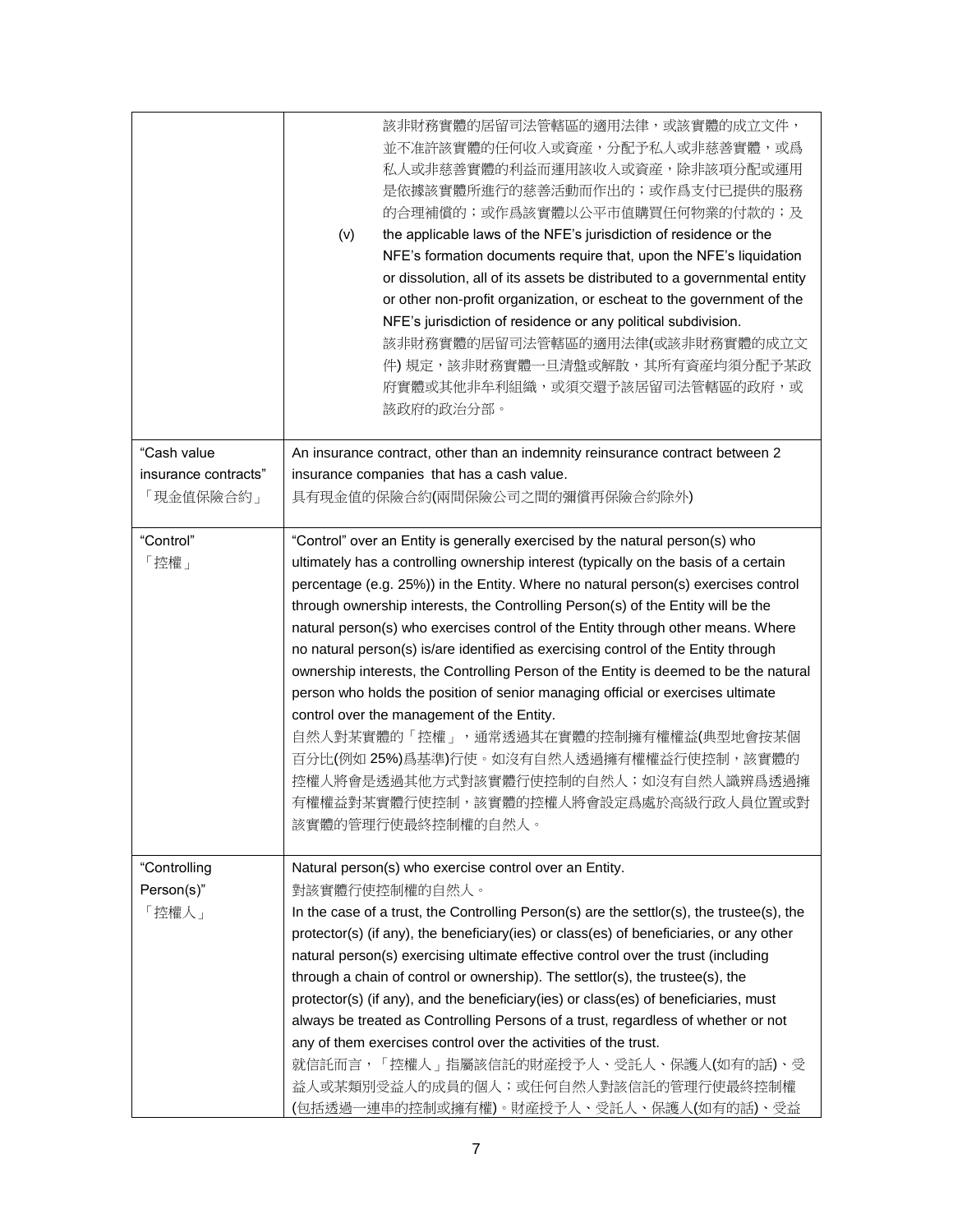|                                   | 人或某類別受益人的成員的個人會被視爲信託的「控權人」,不論該等人士是否對該<br>信託的活動行使控制權。<br>Where the settlor, trustee, protector or beneficiary of a trust are themselves Entities,<br>the Controlling Persons of the settlor, trustee, protector or beneficiary must be<br>treated as Controlling Persons of the trust.<br>如財産授予人、受託人、保護人或受益人爲實體,財産授予人、受託人、保護人或受<br>益人的「控權人」會被視爲信託的「控權人」。<br>In the case of a legal arrangement other than a trust, "Controlling Person(s) means<br>persons in equivalent or similar positions to those of a trust.<br>就並非信託的法律安排,「控權人」指相等於或處於一個相類於信託的人士。                                                                                                                                                                                                    |
|-----------------------------------|------------------------------------------------------------------------------------------------------------------------------------------------------------------------------------------------------------------------------------------------------------------------------------------------------------------------------------------------------------------------------------------------------------------------------------------------------------------------------------------------------------------------------------------------------------------------------------------------------------------------------------------------------------------------------------------------------------------------------------------------------------|
| "Custodial Institution"<br>「託管機構」 | Any Entity that holds, as a substantial portion of its business, financial assets for the<br>account of others. The Entity's gross income attributable to the holding of financial<br>assets and related financial services equals or exceeds 20% of the Entity's gross<br>income during the shorter of: (i) the three-year period that ends on 31 December (or<br>the final day of a non-calendar year accounting period) prior to the year in which the<br>determination is being made; or (ii) the period during which the Entity has been in<br>existence.<br>該實體爲他人的賬戶持有財務資産,而如此持有該等財務資産,在其業務中占相當大<br>部分。該實體可歸因於持有財務資産及相關的財務服務的總收入,相等於或超過該實<br>體在以下期間(兩者中以較短者爲准)的總收入的 20%:(i) 在斷定某實體是否託管機構<br>的年份之前的、截至12月31日(或非公曆年會計期的最後一日)爲止的3年期間;(ii)<br>該實體存在的期間。 |
| "Depository                       | An authorized institution as defined by section 2(1) of the Banking Ordinance (Cap.                                                                                                                                                                                                                                                                                                                                                                                                                                                                                                                                                                                                                                                                        |
| Institution"<br>「存款機構」            | 155) or any Entity that accepts deposits in the ordinary course of a banking or<br>similar business.<br>《銀行業條例》 ( 第 155 章) 第 2(1) 條所界定的認可機構;或在銀行業務或相類業務<br>的通常運作中接受存款的實體。                                                                                                                                                                                                                                                                                                                                                                                                                                                                                                                                                                                  |
| "Entity"<br>「實體」                  | A legal person or a legal arrangement, such as a corporation, organization,<br>partnership, trust or foundation. This term covers any person other than an<br>individual (i.e. a natural person).<br>法人或法律安排,例如:法團、組織、合夥、信託或基金會。該詞涵蓋並非個人(即<br>自然人)的人士。                                                                                                                                                                                                                                                                                                                                                                                                                                                                                                     |
| "Financial Institution"<br>「財務機構」 | A "Custodial Institution", a "Depository Institution", an "Investment Entity", or a<br>"Specified Insurance Company".<br>「託管機構」、「存款機構」、「投資實體」或「指明保險公司」。                                                                                                                                                                                                                                                                                                                                                                                                                                                                                                                                                                                                    |
| "Investment Entity"<br>「投資實體」     | Any one of the following:<br>以下任何一項:<br>a corporation licensed under the Securities and Futures Ordinance (Cap.<br>(a)<br>571) to carry out one or more of the following regulated activities:<br>根據《證券及期貨條例》 (第571章)獲發牌進行一項或多於一項以下受規管<br>活動的法團                                                                                                                                                                                                                                                                                                                                                                                                                                                                                                            |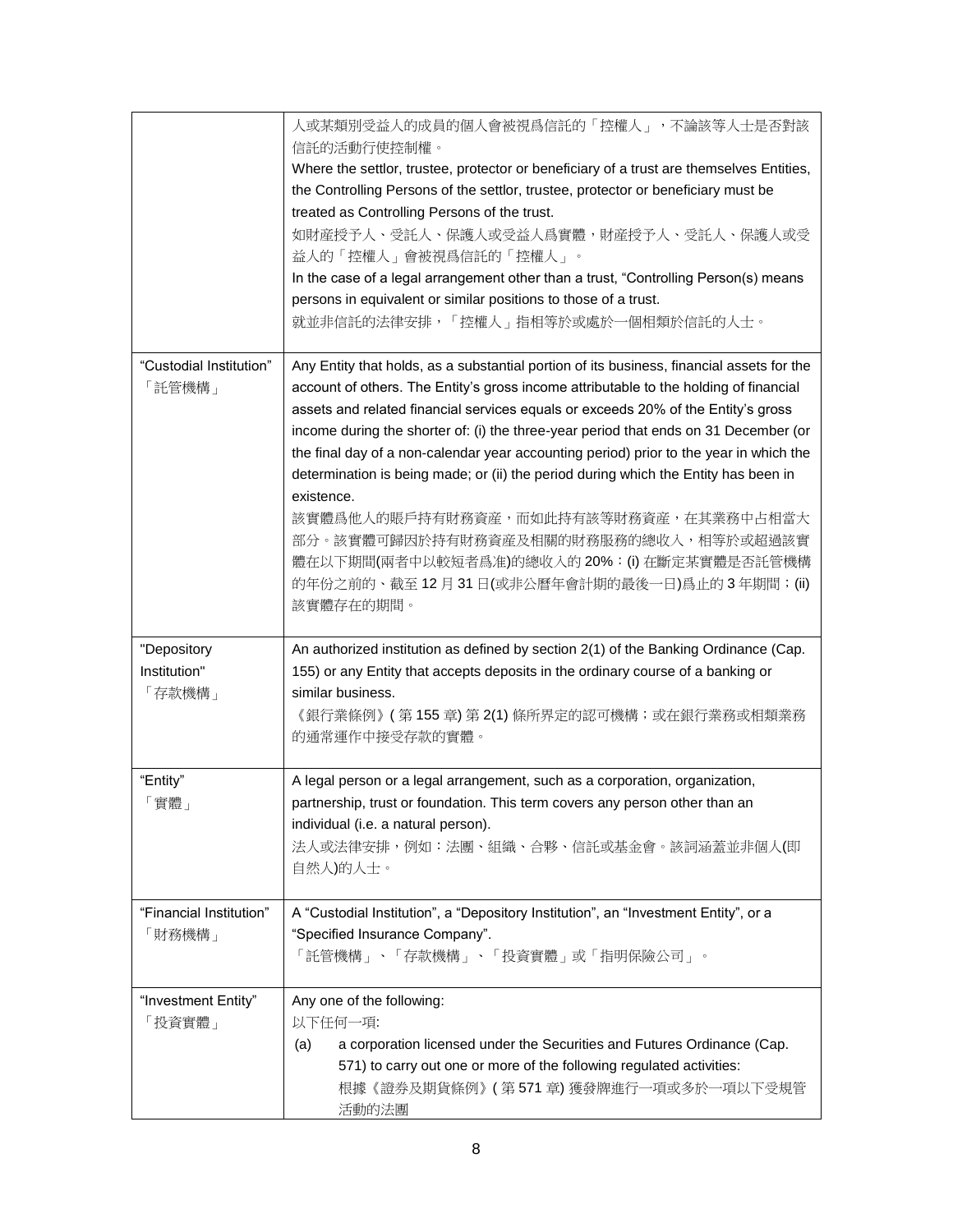|     | (i)   | dealing in securities;                                                           |
|-----|-------|----------------------------------------------------------------------------------|
|     |       | 證券交易;                                                                            |
|     | (ii)  | trading in futures contracts;                                                    |
|     |       | 期貨合約買賣;                                                                          |
|     | (iii) | leveraged foreign exchange trading;                                              |
|     |       | 杠杆式外匯交易;                                                                         |
|     | (iv)  | asset management;                                                                |
|     |       | 資産管理;                                                                            |
| (b) |       | an institution registered under the Securities and Futures Ordinance (Cap.       |
|     |       | 571) to carry out one or more of the following regulated activities:             |
|     |       | 根據《證券及期貨條例》 (第571章)獲注冊進行一項或多於一項以下受規管                                             |
|     |       | 活動的機構                                                                            |
|     | (i)   | dealing in securities;                                                           |
|     |       | 證券交易;                                                                            |
|     | (ii)  | trading in futures contracts;                                                    |
|     |       | 期貨合約買賣;                                                                          |
|     | (iii) | asset management;                                                                |
|     |       | 資産管理;                                                                            |
| (c) |       | a collective investment scheme authorized under the Securities and Futures       |
|     |       | Ordinance (Cap. 571);                                                            |
|     |       | 根據《證券及期貨條例》(第571章)獲認可的集體投資計劃;                                                    |
| (d) |       | an Entity that primarily conducts as a business one or more of the following     |
|     |       | activities or operations for or on behalf of a customer:                         |
|     |       | 符合以下說明的實體:主要爲或代表其客戶從事一項或多於一項以下活動,                                                |
|     |       | 或主要爲或代表其客戶運作一項或多於一項以下項目,作爲業務:                                                    |
|     | (i)   | trading in money market instruments (cheques, bills, certificates of             |
|     |       | deposit, derivatives, etc.); foreign exchange; exchange, interest rate           |
|     |       | and index instruments; transferable securities; or commodity futures             |
|     |       | trading;                                                                         |
|     |       | 買賣貨幣市場工具(如支票、匯票、存款證及衍生工具等)、外匯、兌                                                  |
|     |       | 換、息率及指數工具、可轉讓證券及商品期貨;                                                            |
|     | (ii)  | individual and collective portfolio management; or                               |
|     |       | 個人及集體投資組合管理;                                                                     |
|     | (iii) | otherwise investing, administering, or managing Financial Assets or              |
|     |       | money on behalf of other entity or individual. Such activities or                |
|     |       | operations do not include rendering non-binding investment advice to             |
|     |       | a customer.                                                                      |
|     |       | 以其他方式,代其他實體或個人投資、處理或管理財務資産或金錢。                                                   |
|     |       | 該等活動或運作並不包括向客戶提供非約束性投資諮詢。                                                        |
| (e) |       | the second type of "Investment Entity" ("Investment Entity managed by            |
|     |       | another Financial Institution") is any Entity the gross income of which is       |
|     |       | primarily attributable to investing, reinvesting, or trading in financial assets |
|     |       | where the Entity is managed by another Entity that is a Depository               |
|     |       | Institution, a Custodial Institution, a Specified Insurance Company, or an       |
|     |       | Investment Entity described in (a), (b), (c) or (d) above.                       |
|     |       | 另一類投資實體(由另一財務機構管理的投資實體)是指其總收入主要可歸因於                                              |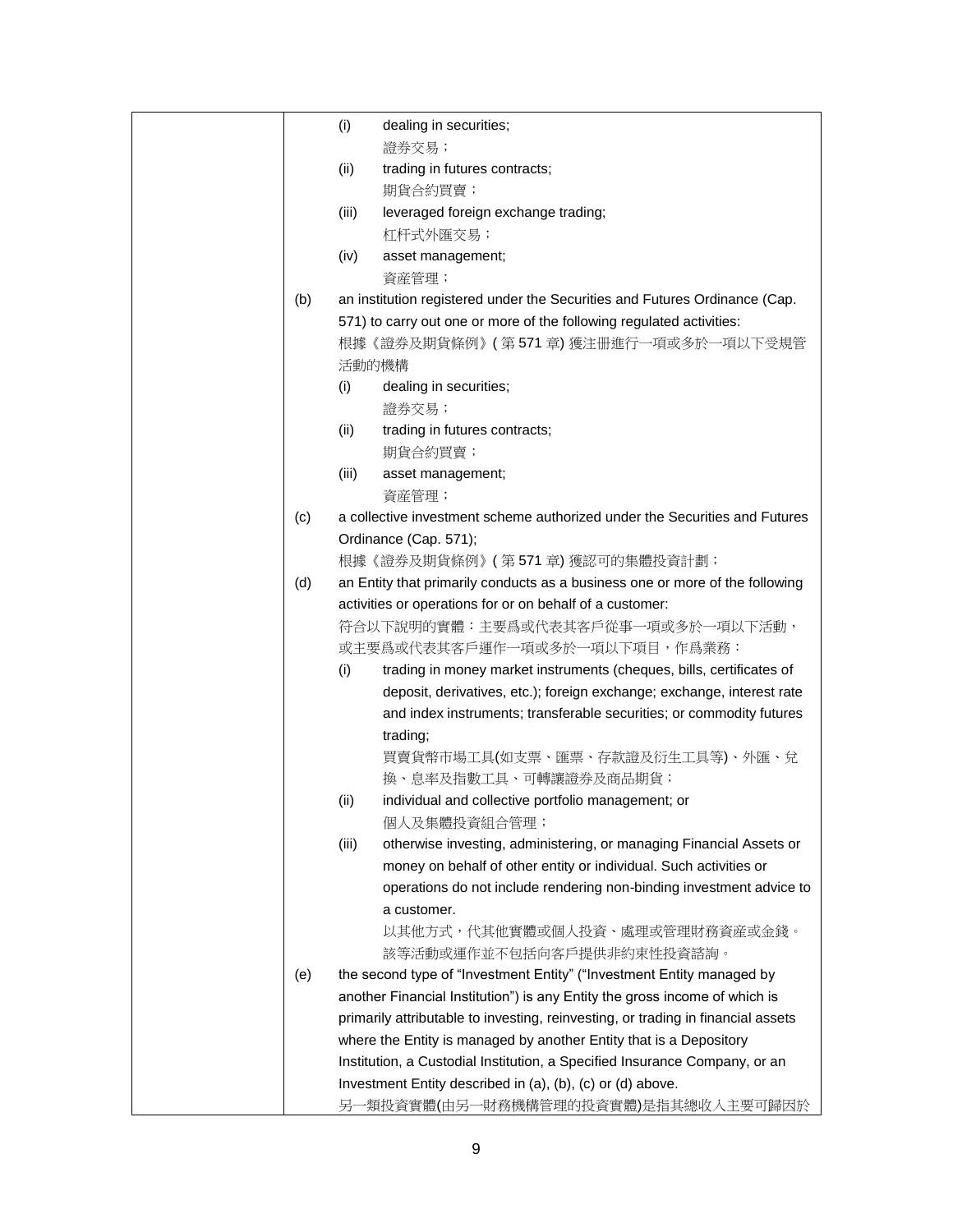|                  | 財務資産的投資、再投資或買賣並由另一存款機構、託管機構、指明保險公<br>司或屬上述(a)、(b)、(c)及(d)項所述的投資實體管理的實體。                       |
|------------------|-----------------------------------------------------------------------------------------------|
| "Participating   | A territory outside Hong Kong that is specified in Part 2 of Schedule 17E of the              |
| Jurisdiction"    | Inland Revenue Ordinance (Cap.112).                                                           |
| 「參與稅務管轄區」        | 税務條例(第112章)附表 17E 第2部所指明的、在香港以外的地區。                                                           |
| "passive income" | The portion of gross income that consists of-                                                 |
| 「被動收入」           | 總收入中由以下項目組成的部分–                                                                               |
|                  | (a) dividend;                                                                                 |
|                  | (a) 股息;                                                                                       |
|                  | (b) interest;                                                                                 |
|                  | (b) 利息;                                                                                       |
|                  | (c) income equivalent to interest;                                                            |
|                  | (c) 相等於利息的收入;                                                                                 |
|                  | (d) rent and royalties (other than rents and royalties derived from the active conduct        |
|                  | of a business undertaken, at least in part, by the employees of an NFE);                      |
|                  | (d) 租金及特許權使用費(但非財務實體的僱員積極經營業務(至少積極經營部分業務)                                                     |
|                  | 所得的租金及特許權使用費除外);                                                                              |
|                  | (e) annuities;                                                                                |
|                  | (e) 年金;                                                                                       |
|                  | (f) the excess of gains over losses from the sale or exchange of financial assets that        |
|                  | gives rise to the passive income mentioned in any of paragraphs (a), (b), (c), (d)            |
|                  | and $(e)$ ;                                                                                   |
|                  | (f) 買賣或交換產生(a)、(b)、(c)、(d)及(e)段中任何一段所述的被動收入的財務資產<br>所得的盈利,減去虧損所得之數;                           |
|                  | (g) the excess of gains over losses from transactions (including futures, forwards,           |
|                  | options and similar transactions) in any financial assets;                                    |
|                  | (g) 從任何財務資產的交易(包括期貨、遠期、期權及相類交易)所得的盈利,減去虧<br>損所得之數;                                            |
|                  | (h) the excess of foreign currency gains over foreign currency losses;<br>(h) 外匯盈利減去外匯虧損所得之數; |
|                  | (i) net income from swaps; or                                                                 |
|                  | (i) 從掉期所得的淨收入;或                                                                               |
|                  | (j) amounts received under Cash value insurance contracts.                                    |
|                  | (j) 根據現金值保險合約而收取的款項。                                                                          |
| "Passive NFE"    | (i) NFE that is not an Active NFE; and (ii) Investment Entity located in a Non-               |
| 「被動非財務實體」        | Participating Jurisdiction and managed by another Financial Institution.                      |
|                  | 任何:(i) 不屬主動非財務實體的非財務實體;及(ii) 位於非參與稅務管轄區並由另一<br>財務機構管理的投資實體。                                   |
| "Related Entity" | An Entity is a "Related Entity" of another Entity if either Entity controls the other         |
| 「有關連實體」          | Entity, or the two Entities are under common control. For this purpose control                |
|                  | includes direct or indirect ownership of more than 50% of the vote and value in an<br>Entity. |
|                  |                                                                                               |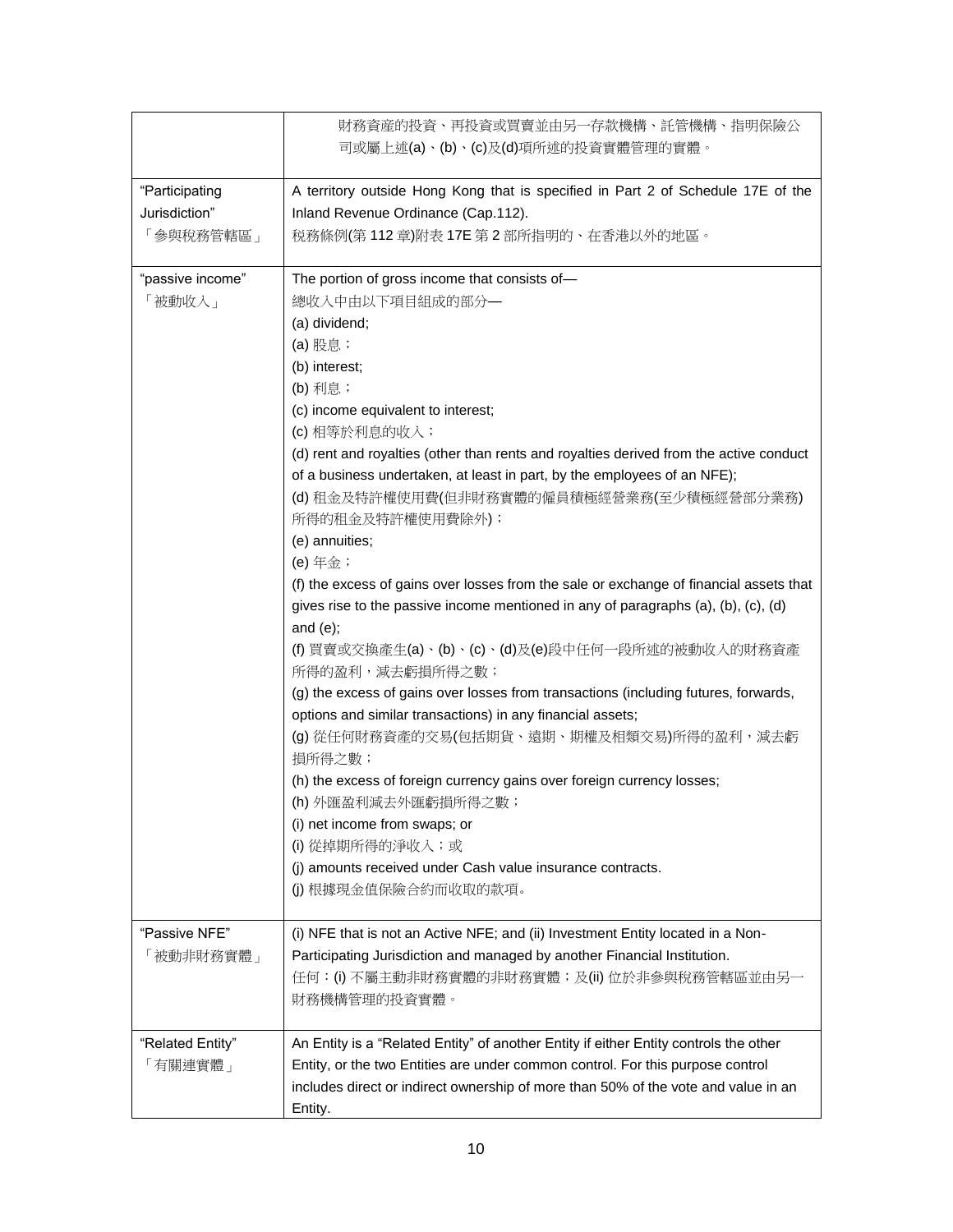|                                                 | 若某實體控制另一實體,或兩個實體共同受同一人控制,則該實體是另一實體的「有<br>關連實體」。就此而言,控制可透過直接或間接持有某實體超過 50%的表决權或股<br>份的價值。                                                                                                                                                                                                                                                                                                                                                                                                                                                                                                                                                                                                                                              |
|-------------------------------------------------|---------------------------------------------------------------------------------------------------------------------------------------------------------------------------------------------------------------------------------------------------------------------------------------------------------------------------------------------------------------------------------------------------------------------------------------------------------------------------------------------------------------------------------------------------------------------------------------------------------------------------------------------------------------------------------------------------------------------------------------|
| "Reportable Account"<br>「須申報賬戶」                 | A financial account that has been identified as such under the due diligence<br>requirements in Schedule 17D of the Inland Revenue Ordinance (Cap. 112) and is<br>held by at least one Reportable Person; or a passive NFE with at least one<br>controlling person being a reportable person.<br>已根據稅務條例(第112章)附表 17D 的盡職審查規定,被識辨爲須申報賬戶;及由至<br>少一名申報對象持有;或有至少一名控權人是申報對象的被動非財務實體持有的財務<br>賬戶。                                                                                                                                                                                                                                                                                                                                           |
| "Reportable<br>Jurisdiction"<br>「須申報稅務管轄<br>區」  | A territory outside Hong Kong that is specified in Column 1 of Part 1 of Schedule<br>17E of the Inland Revenue Ordinance (Cap. 112).<br>稅務條例(第112章)附表17E 第1部第1欄所指明的、在香港以外的地區。                                                                                                                                                                                                                                                                                                                                                                                                                                                                                                                                                         |
| "Reportable Person"<br>「申報對象」                   | An individual or entity that is a resident for tax purposes of a reportable jurisdiction;<br>or an estate of a decedent who was a resident for tax purposes of a reportable<br>jurisdiction; but does not include:<br>屬某申報稅務管轄區的稅務居民的個人或實體;或 一名已去世的人的遺産,而該人<br>在生前,屬某申報稅務管轄區的稅務居民;但不包括:<br>(a)<br>a corporation the stock of which is regularly traded on an established<br>securities markets;<br>本身的股票在具規模證券市場中被經常買賣的法團;<br>(b)<br>a corporation that is a related entity of a corporation mentioned in<br>subparagraph (a);<br>屬第(a)節所述法團的有關連實體的法團;<br>(c)<br>a governmental entity;<br>政府實體;<br>(d)<br>an international organization;<br>國際組織;<br>(e)<br>a central bank; or<br>中央銀行;或<br>(f)<br>a financial institution.<br>財務機構。 |
| "Specified Insurance<br>Company"<br>「指明保險公司」    | Any Entity that is an insurance company (or the holding company of an insurance<br>company) that issues, or is obligated to make payments with respect to, a Cash<br>Value Insurance Contract or an Annuity Contract.<br>任何屬保險公司的實體,或屬某保險公司的控權公司的實體,而該實體發出現金值保<br>險合約或年金合約,或有責任就現金值保險合約或年金合約付款。                                                                                                                                                                                                                                                                                                                                                                                                                                       |
| "TIN" (including<br>"functional<br>equivalent") | Taxpayer Identification Number or a functional equivalent in the absence of a TIN. A<br>TIN is a unique combination of letters or numbers assigned by a jurisdiction to an<br>individual or an Entity and used to identify the individual or Entity for the purposes of                                                                                                                                                                                                                                                                                                                                                                                                                                                               |